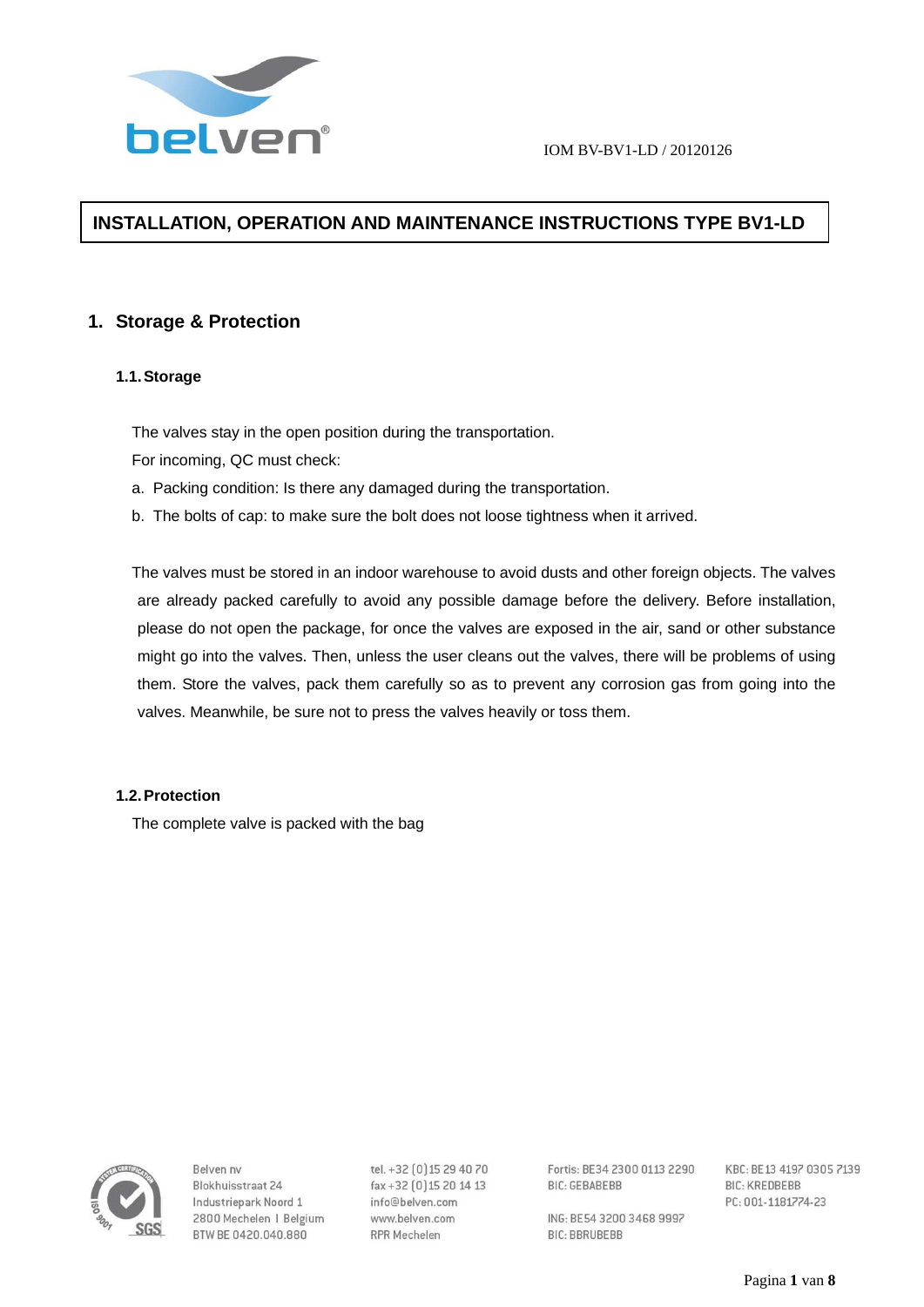

# **2. Installation**

# **2.1. Warning Precautions**

Make sure the valve pressure can fulfill the requirement of the pipe equipment. The valves have our marking on them with the details for the size and pressure.

Tests and inspections of the open and close valve are necessary to see whether the ball is in the correct position or there is any trouble for the open/close.

# Fluid thermal expansion:

Pressure, built-up in the body cavity by heating volatile fluid, can damage the seats or the ball. The hole in the ball beneath the stem slot can equalize pressure between body cavity and the line when valve in the open position. An optional internal pressure equalizing hole drilled in upstream side of ball is suggested for certain applications e.g. ammonia, chlorine, LPG, for pressure equalization when valve in the close position.

# Fire safe condition:

If the risk of fire is an issue, we recommend to select a fire-safe valve instead of our standard BV3. Contact our sales department for further details.

# Throttling service:

Ball valves are generally not recommended for throttling service, where both the fluid flow and the leading edge of the ball can damage or deform the resilient ball seats causing leakage. High fluid velocity or the presence of solid particles in suspension will further reduce seat life in throttling applications.

Do not open the valve while it is bearing pressure. The valve is not equipped with pressure access device. User should check it by other method through its piping system.

Do not touch the surface of valve on high temperature.



.

Relven ny Blokhuisstraat 24 Industriepark Noord 1 2800 Mechelen | Belgium BTW BE 0420.040.880

tel. +32 [0] 15 29 40 70 fax+32 [0] 15 20 14 13 info@belven.com www.belven.com **RPR Mechelen** 

Fortis: BE34 2300 0113 2290 **BIC: GEBABEBB** 

ING: BE54 3200 3468 9997 **BIC: BBRUBEBB**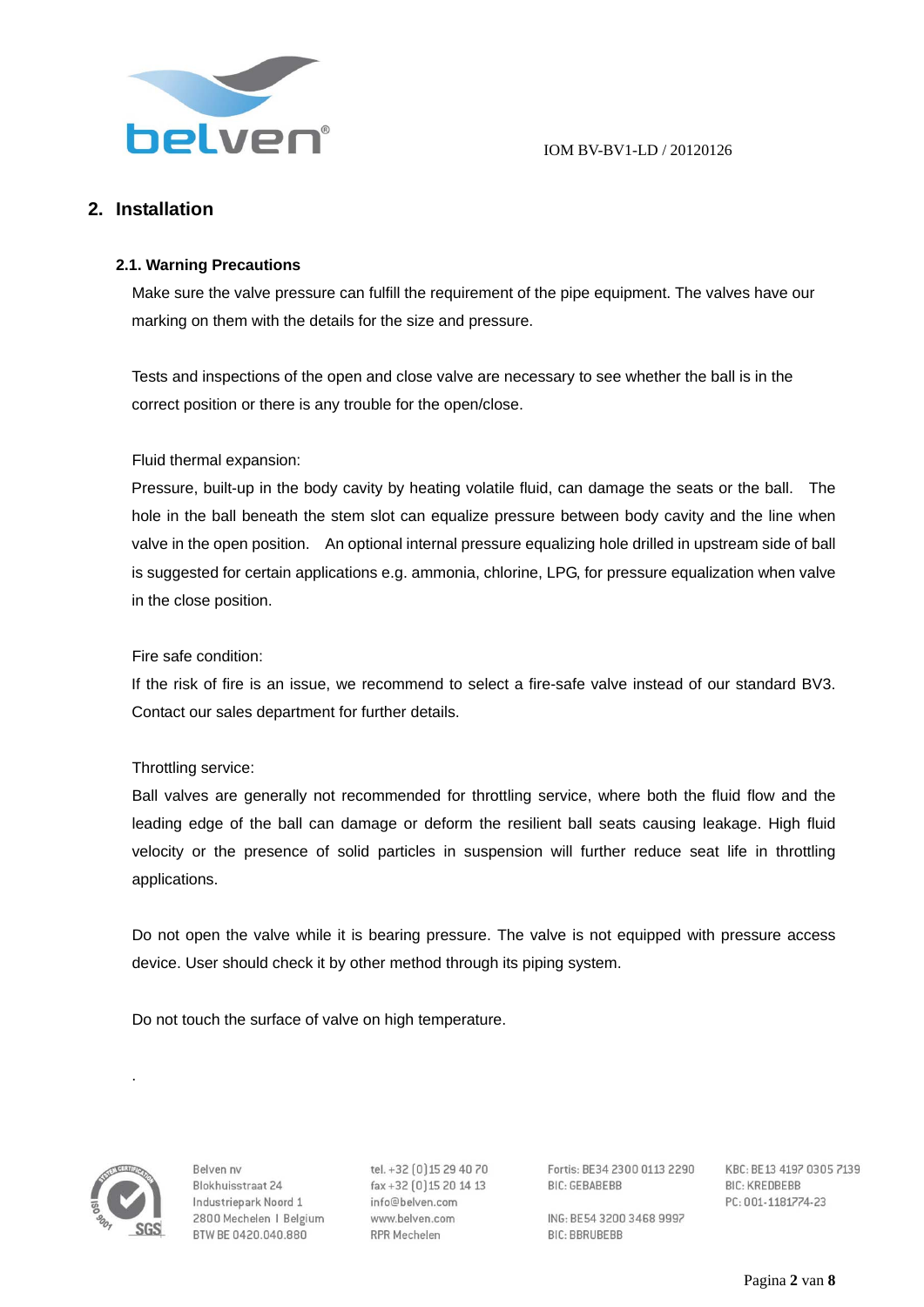

# **2.2. Installation Procedures**

### A) Handling

During the ball valve installation, it must follow the procedure to hold at the both sides of the body.

#### B) Cleaning

Even the valves were transported under a clean environment, pipefitter must check if there are any foreign particles or dust inside the bore. If yes, clean it before installation. The valves may be cleaned by water or compressed air. For cleaning, first put the valve bore perpendicular to the ground and clean. Ensure all the dusts can be removed from the bore. Then check and clean all the connecting pipe bore and connection area. No flush, rust and foreign bodies are allowed to avoid the blocking and leakage.

#### C) Valve Installation

Do not concentrate the pressure from the pipeline and stress on the connecting area of body and cap. It will cause the deformations and leakages, the ball, seat, and stem will stick, leaking, and damaged.

- 1.1.Before installation, clean ball valve and pipe fitting up to remove any dusts or foreign object or any tiny metal chips.
- 1.2.Check if the threaded type of ball valve is the same as it of pipe.
- 1.3.Our BSP thread is standard ISO 228 and should be sealed with a flat seal
	- For threads according to other standards : Wrap tap seal or other sealing material around threads of pipe  $2 - 3$  circles.
- 1.4.Hold end cap of valve with wrench and hold pipe end tightly with pipe wrench. Rotate pipe by clockwise until they joint tightly.
- 1.5. After installation finished. Apply soap bubbles on the joint points to check if the pipeline is sealed properly.

See drawing on next page.



Relven ny Blokhuisstraat 24 Industriepark Noord 1 2800 Mechelen | Belgium BTW BE 0420.040.880

tel. +32 [0] 15 29 40 70 fax+32 [0] 15 20 14 13 info@belven.com www.belven.com **RPR Mechelen** 

Fortis: BE34 2300 0113 2290 **RIC-GERARERR** 

ING: BE54 3200 3468 9997 **BIC: BBRUBEBB**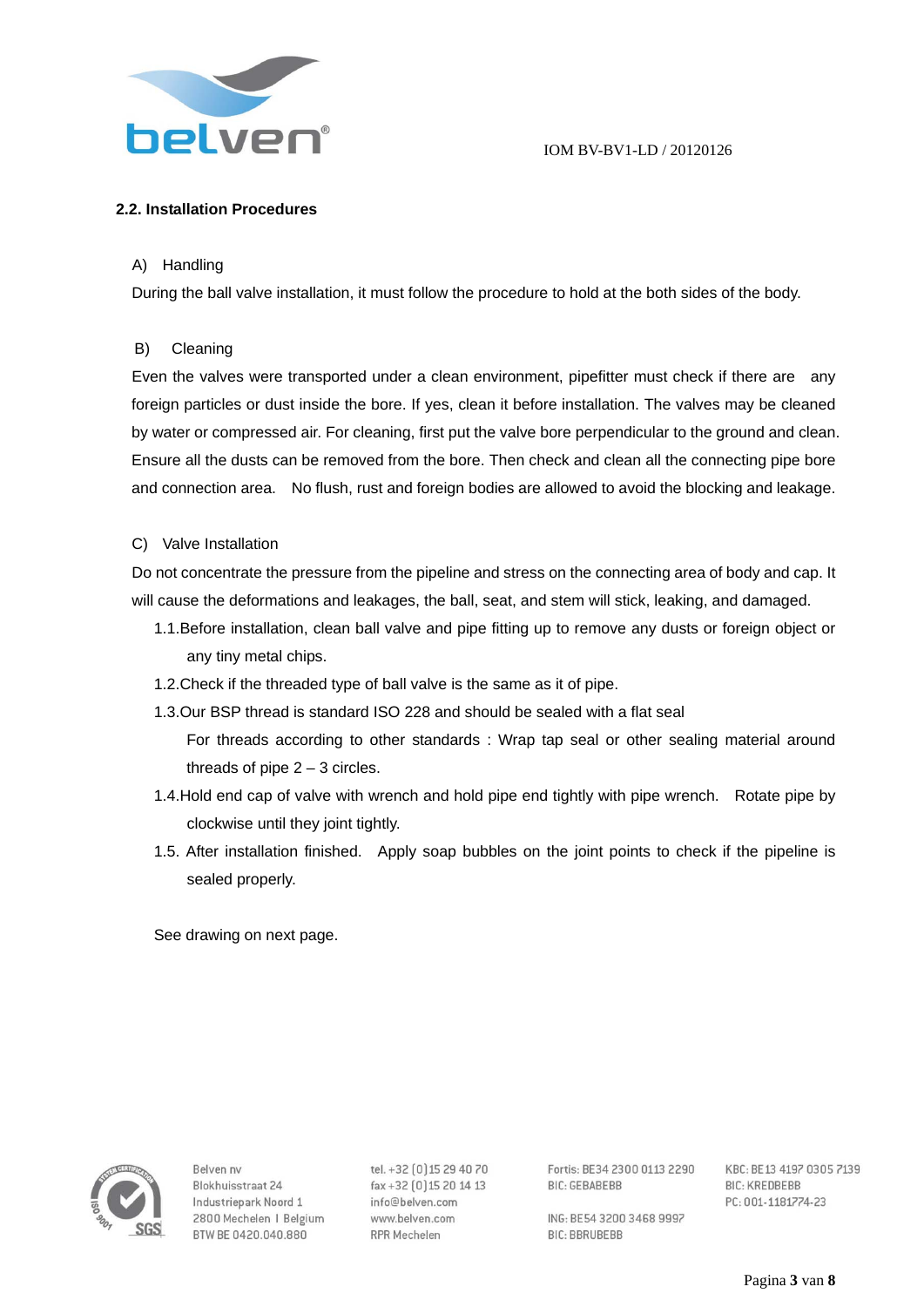



# System hydrostatic test

Before delivery the valves are tested 1.5 times the allowable pressure at ambient temperature in open position. After installation the piping system may be subject to system tests, as condition does not exceed the allowable pressure.



Belven nv Blokhuisstraat 24 Industriepark Noord 1 2800 Mechelen | Belgium BTW BE 0420.040.880

tel. +32 [0] 15 29 40 70 fax+32 [0] 15 20 14 13 info@belven.com www.belven.com **RPR Mechelen** 

Fortis: BE34 2300 0113 2290 **BIC: GEBABEBB** 

ING: BE54 3200 3468 9997 **BIC: BBRUBEBB**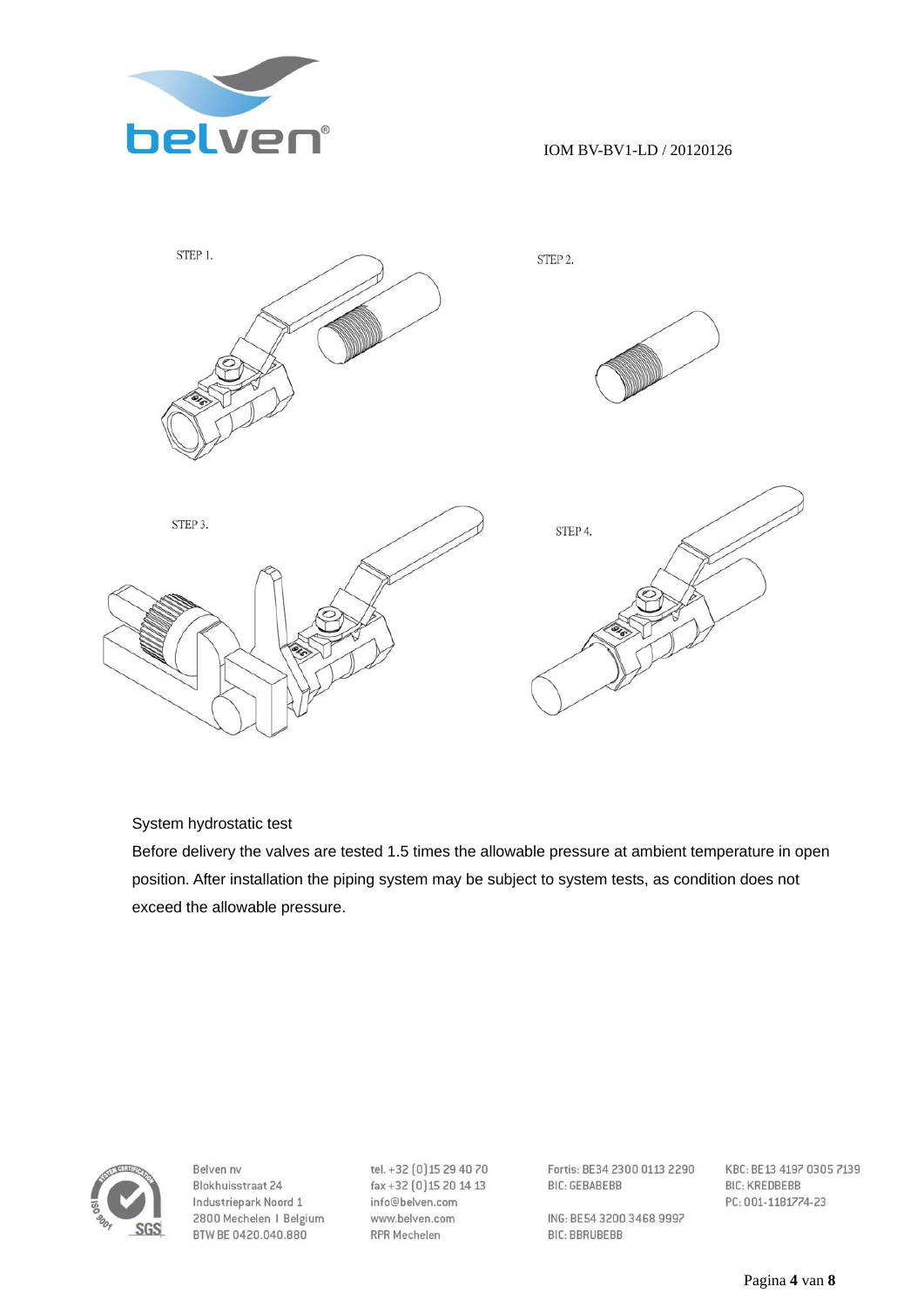

# **3. Operation & Maintenance**

#### **3.1. Operation**

Please make sure that all wetted parts of the valve are suitable for the fluid. The material of all valve parts are indicated on our datasheet and drawing.

Use the valve in completely open or closed position. Avoid half open or half closed position, this will damage the seats and will shorten the life cycle of the valve. Any unsuitable operation action will cause leaking or other problems.

Do not use the extension lever for opening/closing the valve.

Any unsuitable operation will cause the leaking or other problems.

For manual operation, shift the handle in counter clockwise direction for close and clockwise for opening. If the handle is parallel to the flow direction, the valve is open. If the handle is right-angled to the flow direction, the valve is closed. When the valve is operated with removable handle, the user should ensure the position of the valve whether open or close. There is sign at the top of stem for double "D" type stem.





Relven ny Blokhuisstraat 24 Industriepark Noord 1 2800 Mechelen | Belgium BTW BE 0420.040.880

tel. +32 [0] 15 29 40 70 fax+32 [0] 15 20 14 13 info@belven.com www.belven.com **RPR Mechelen** 

Fortis: BE34 2300 0113 2290 **BIC: GEBABEBB** 

ING: BE54 3200 3468 9997 **BIC: BBRUBEBB**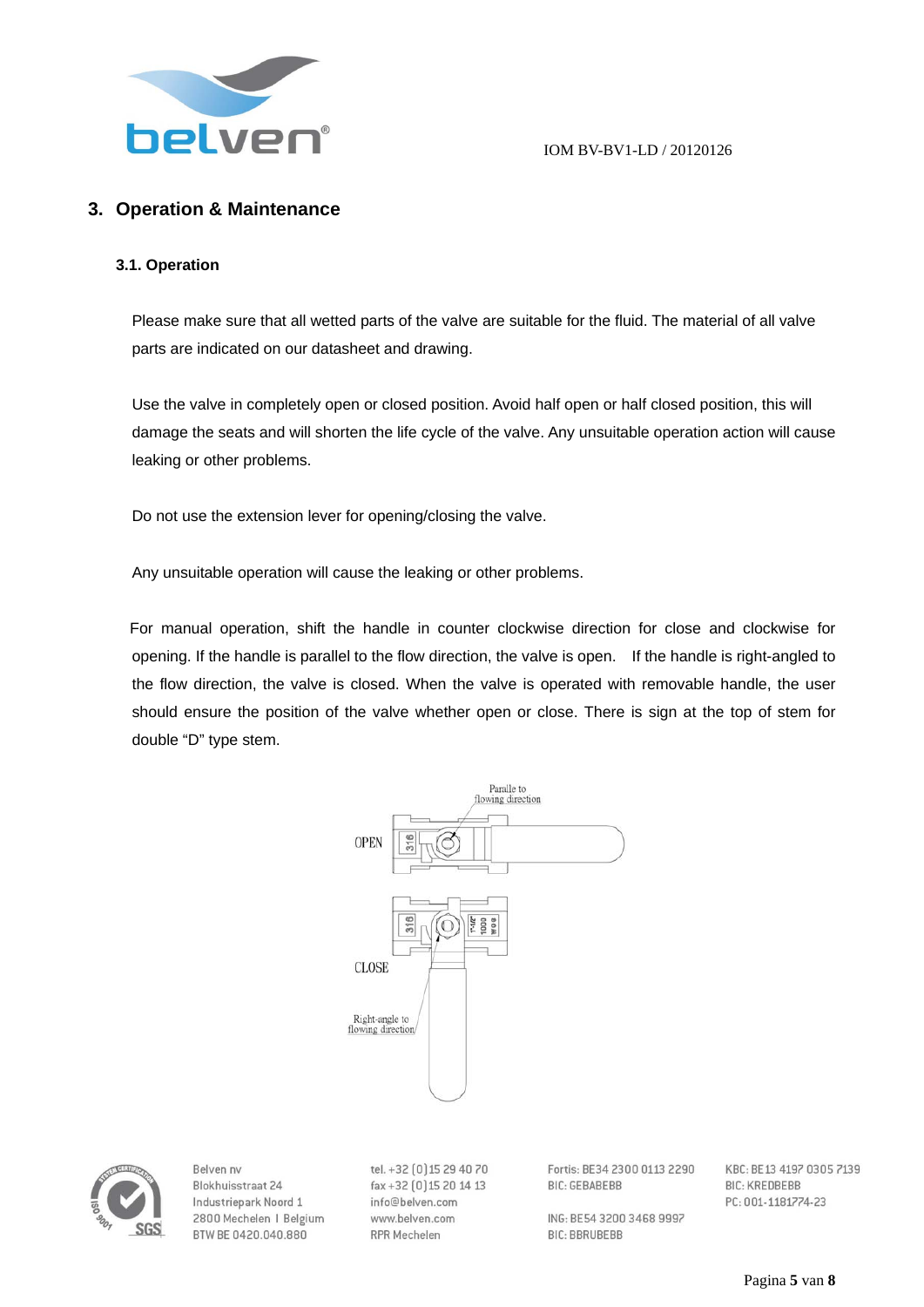

### **3.2. Maintenance**

The valve has to be periodically checked to make sure of its proper operation. A higher checking frequency is recommended when the valve is working under extreme conditions. For a correct function of the valve it is suggested to open/close it at least twice a year.

#### Disassembly

Because disassembly and re-assembly costs a lot of time it is commercially more interesting to replace the complete valve. If valve has to be disassembled please follow below instructions :

- a. Please check if the spare kits of the valves are available. If not, do not disassemble the valve.
- b. To dismantle the valve must follow the procedure and drawings below.
- c. Make sure there is no fluid left inside valve before disassembly. The correct position to store the valves is to put the flange end on cardboard or a wooden pallet on a stable platform or ground.
- d. To dismantle the valve the seat retainer (item 2) must be dismantled very carefully to prevent the ball (item 5) fall down from the body.
- e. To take ball out, it is necessary to turn the ball in the close position.





Relven ny Blokhuisstraat 24 Industriepark Noord 1 2800 Mechelen | Belgium BTW BE 0420.040.880

tel. +32 [0] 15 29 40 70 fax+32 [0] 15 20 14 13 info@belven.com www.belven.com **RPR Mechelen** 

Fortis: BE34 2300 0113 2290 **BIC: GEBABEBB** 

ING: BE54 3200 3468 9997 **BIC: BBRUBEBB**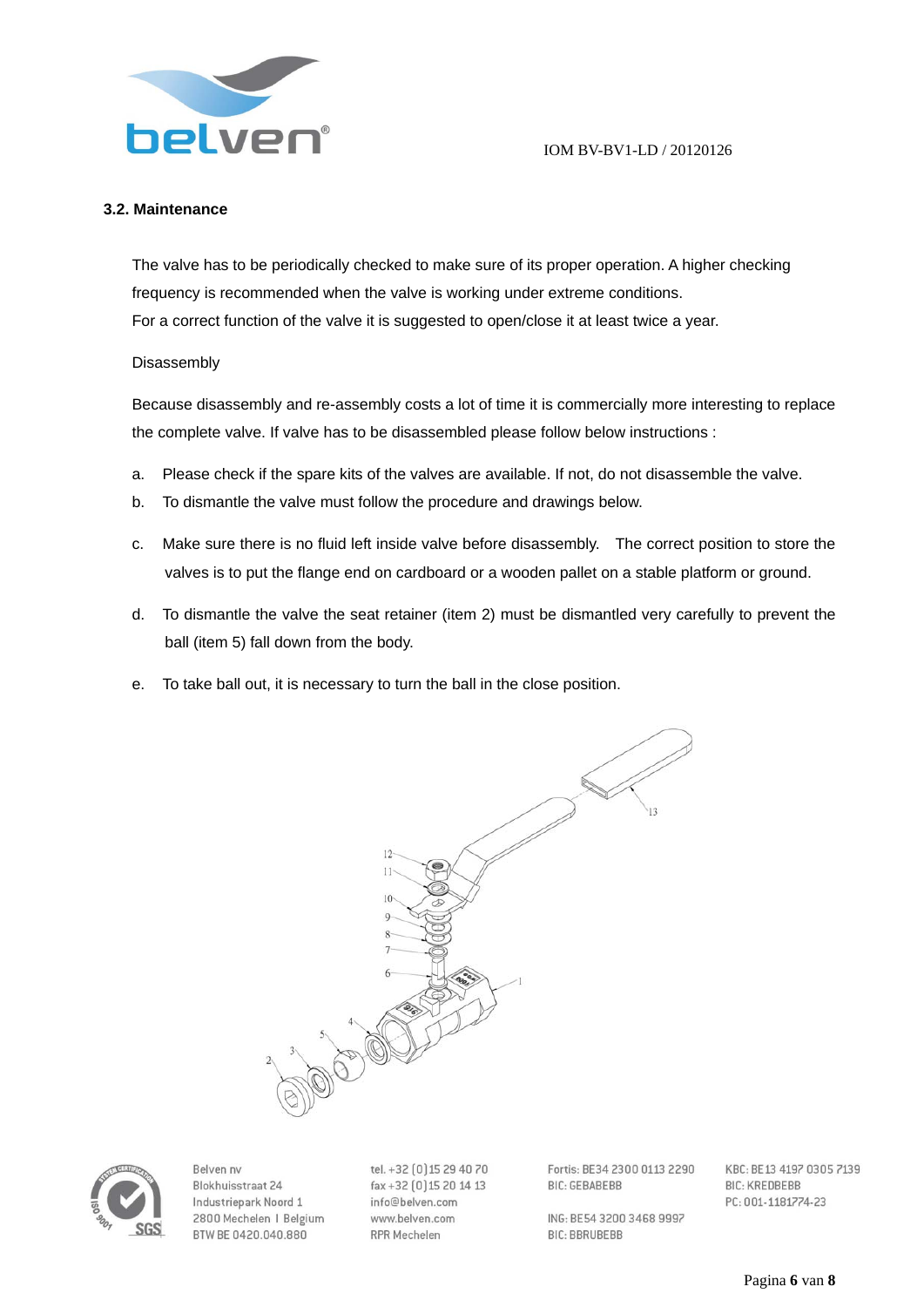

Parts inspection, maintenance, and replacement:

- a. Check if the surface of ball is scraped. Use the PT for inspection if necessary. If there is any damage on the surface, find out the cause such as the dirt fluid…etc. To avoid the damage factors in the best way.
- b. If the ball surface is damaged, check if it locates at the contacting area of ball and ball seat? If so, the ball must undergo a fine milling. If it is damaged heavily, and cannot be repaired, then replace with a new ball.
- c. If the scraped area is not at the location described in the item b above, it is necessary to re-fine milling the damage area again. Otherwise, the ball will damage the soft seat during the open and close operation or it will dig out the ball seat and cause serious leakage.
- d. To inspect the surface of soft seat, if it has any scrape mark, concave, dusts (including weld dregs, iron bit, sands…etc.), abrasion, abnormal press scrape, or a tiny scrape. Usually, the scrape mark and damage by dusts will occur the same time as ball damaged. It is the cause for leakage. If leakage occur before repairing, then suggest changing a new soft seat (PTFE or RPTFE). The mark from press or fine scrape is happen in an abnormal operation pressure. It must reconsider to choose the right valve.
- e. The gland packing must be replaced by the new parts after dismantling the valve. The gland packing is of PTFE, Grafoil or PTFE + Glass Fiber. The material of new packing must be the same as the old one. To tight the gland nut, please see below torque data.

| <b>SIZE</b>  | $N-m$ |
|--------------|-------|
| 1/4" or 3/8" | 2     |
| 1/2"         | 3     |
| 3/4"         | 4     |
| 1"           | 6     |
| $1 - 1/4"$   | 10    |
| $1 - 1/2"$   | 10    |
| 2"           | 10    |

### **Torque data of packing gland**



Relven ny Blokhuisstraat 24 Industriepark Noord 1 2800 Mechelen | Belgium BTW BE 0420.040.880

tel. +32 [0] 15 29 40 70 fax+32 [0] 15 20 14 13 info@belven.com www.belven.com **RPR Mechelen** 

Fortis: BE34 2300 0113 2290 **BIC: GEBABEBB** 

KBC: BE13 4197 0305 7139 **BIC: KREDBEBB** PC: 001-1181774-23

ING: BE54 3200 3468 9997 **BIC: BBRUBEBB**